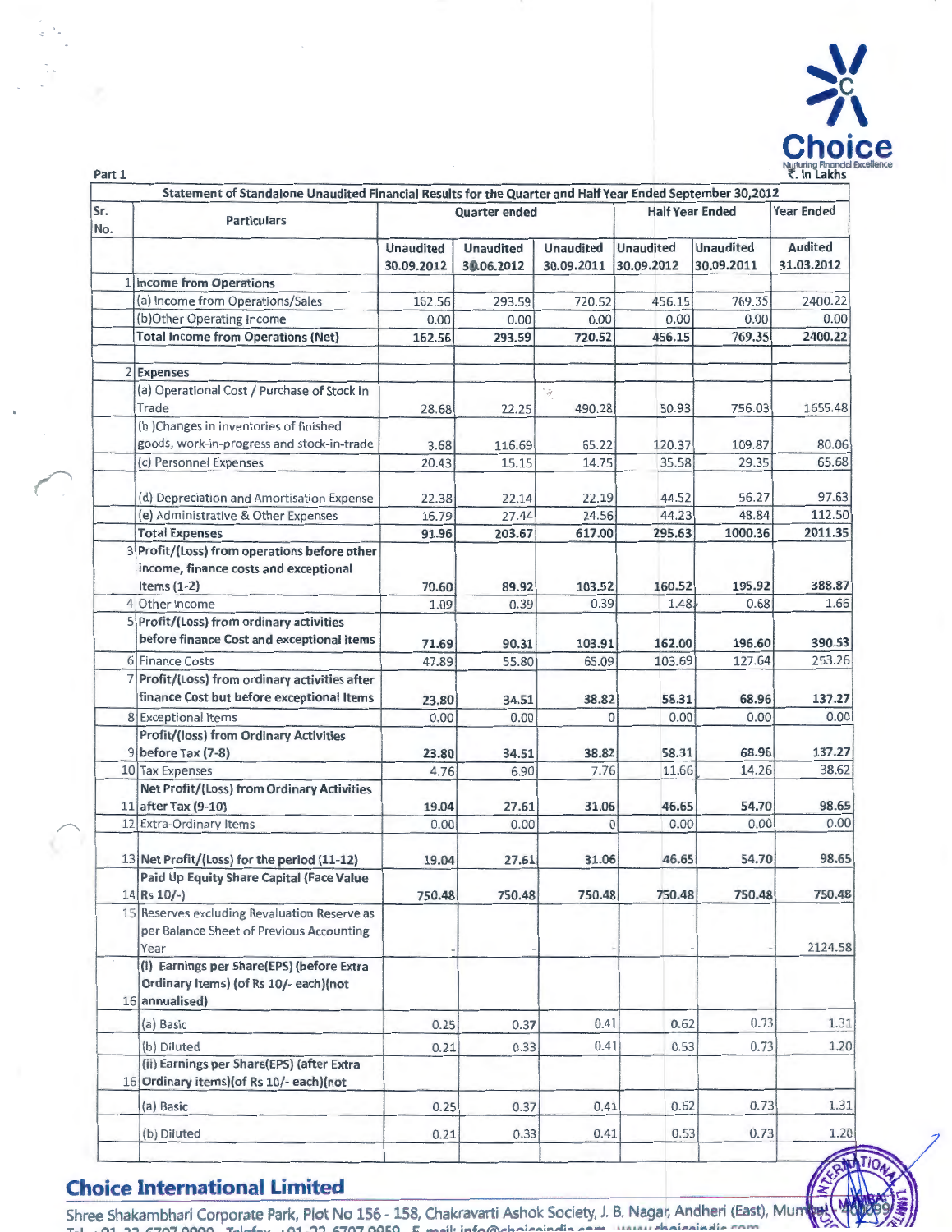

| Part II    |                                                                                                     |                                |                                                                                                   |                                |                                |                                | <b>Nurturing Finand</b>      |  |
|------------|-----------------------------------------------------------------------------------------------------|--------------------------------|---------------------------------------------------------------------------------------------------|--------------------------------|--------------------------------|--------------------------------|------------------------------|--|
| Sr.<br>No. | <b>Particulars</b>                                                                                  |                                | Select Information for the Quarter and Half Year Ended September 30, 2012<br><b>Quarter ended</b> |                                |                                | <b>Half Year Ended</b>         |                              |  |
|            |                                                                                                     | <b>Unaudited</b><br>30.09.2012 | <b>Unaudited</b><br>30.06.2012                                                                    | <b>Unaudited</b><br>30.09.2011 | <b>Unaudited</b><br>30.09.2012 | <b>Unaudited</b><br>30.09.2011 | <b>Audited</b><br>31.03.2012 |  |
|            | 1 Public Shareholding:                                                                              |                                |                                                                                                   |                                |                                |                                |                              |  |
|            | Number of Shares                                                                                    | 5106598                        | 5108273                                                                                           | 5108273                        | 5106598                        | 5108273                        | 5108273                      |  |
|            | Percentage of Shareholding                                                                          | 68.04%                         | 68.07%                                                                                            | 68.07%                         | 68.04%                         | 68.07%                         | 68.07%                       |  |
|            | Promoter and Promoter Group<br>2 Shareholding                                                       |                                |                                                                                                   |                                |                                |                                |                              |  |
|            | a) Pledged/Encumbered                                                                               |                                |                                                                                                   | $\sim$                         |                                |                                |                              |  |
|            | Number of Shares                                                                                    | <b>NIL</b>                     | 100000                                                                                            | 100000                         | <b>NIL</b>                     | 100000                         | 100000                       |  |
|            | Percentage of Shares (as a % of the<br>total<br>shareholding of promoters and<br>promoter<br>group) | <b>NIL</b>                     | 4.17%                                                                                             | 4.17%                          | <b>NIL</b>                     | 4.17%                          | 4.17%                        |  |
|            | Percentage of Shares (as a % of the total<br>share capital of the company)                          | <b>NIL</b>                     | 1.33%                                                                                             | 1.33%                          | <b>NIL</b>                     | 1.33%                          | 1.33%                        |  |
|            | b)Non-Encumbered                                                                                    |                                |                                                                                                   |                                |                                |                                |                              |  |
|            | Number of Shares                                                                                    | 2398202                        | 2296527                                                                                           | 2296527                        | 2398202                        | 2296527                        | 2296527                      |  |
|            | Percentage of Shares (as a % of the total<br>shareholding of promoters and promoter<br>group)       | 100.00%                        | 95.83%                                                                                            | 95.83%                         | 100%                           | 95.83%                         | 95.83%                       |  |
|            | Percentage of Shares (as a % of the total<br>share capital of the company)                          | 31.96%                         | 30.60%                                                                                            | 30.60%                         | 31.96%                         | 30.60%                         | 30.60%                       |  |

| B | <b>Particulars of Investor Complaints</b>         | Quarter<br>ended<br>September<br>30, 2012 |
|---|---------------------------------------------------|-------------------------------------------|
|   | Pending at the beginning of the quarter           | <b>NIL</b>                                |
|   | Received during the quarter                       | <b>NIL</b>                                |
|   | Disposed of during the quarter                    | <b>NIL</b>                                |
|   | Remaining unresolved at the end of the<br>quarter | <b>NIL</b>                                |

#### **Notes:**

1. The aforesaid standalone financial results were reviewed by the Audit Committee of the Board and subsequently approved by the Board of Directors of the Company at its meeting held on November 09, 2012. The financial results for the quarter and half year ended September 30,2012 have been reviewed by the Statutory Auditors of the Company.

2. Based on the guiding principles stated in accounting standard 17 "Segment Reporting", the management does not recognise any distinguishable component of the company.

3. The effect of deferred tax liability and provision of retirement benefits shall be considered at the end of the accounting year.

4.The figures for the previous year/period have been regrouped and rearranged wherever deemed necessary

6.The results will be available on the Company's website "www.choiceindia.com"

Place: Mumbai Date: November 09, 2012

International Limited  $For  $6$$ **Kamal Poddar Managing Director** 



# **Choice International Limited**

Shree Shakambhari Corporate Park, Plot No 156 - 158, Chakravarti Ashok Society, J. B. Nagar, Andheri (East), Mumbai - 400099 **Tj:)l +Q1 -77-n707 QQQQ Tj:)lj:)bv +Q1 - 77-n707 QQ"Q s:. m:::.il· infnliilrhntrQtnrlt:::. rnm IAiwwrhntrQJnrlt:::. rnm**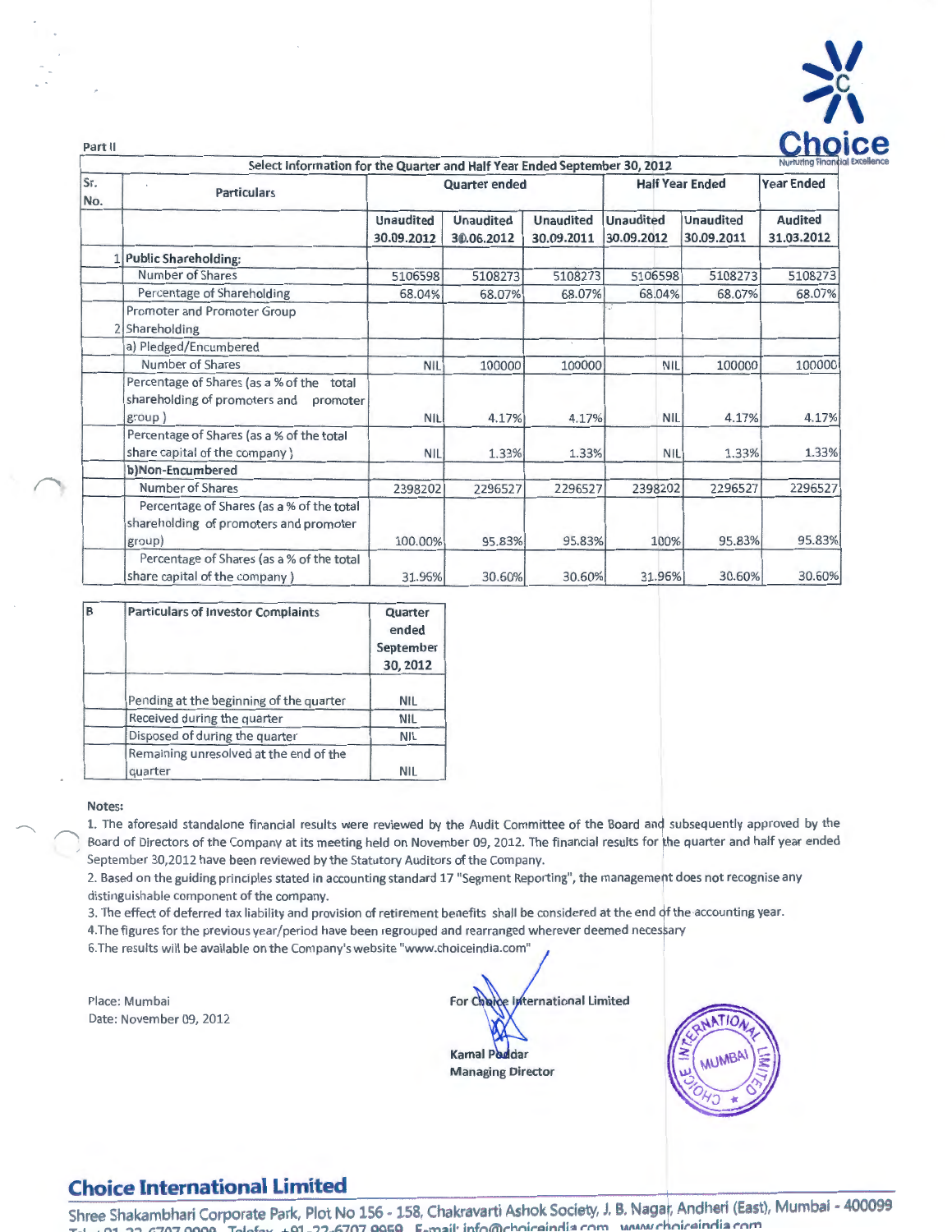

|         | Statement of Consolidated Unaudited Financial Results for the Quarter and Half Year Ended September 30,2012 |                  |                  |                  |                        |            |                   |
|---------|-------------------------------------------------------------------------------------------------------------|------------------|------------------|------------------|------------------------|------------|-------------------|
| Sr. No. | <b>Particulars</b>                                                                                          |                  | Quarter ended    |                  | <b>Half Year Ended</b> |            | <b>Year Ended</b> |
|         |                                                                                                             | <b>Unaudited</b> | <b>Unaudited</b> | <b>Unaudited</b> | Unaudited              | Unaudited  | Audited           |
|         |                                                                                                             | 30.09.2012       | 30.06.2012       | 30.09.2011       | 30.09.2012             | 30.09.2011 | 31.03.2012        |
|         | 1 Income from Operations                                                                                    |                  |                  |                  |                        |            |                   |
|         | (a) Income from Operations / Sales                                                                          | 954.13           | 950.54           | 1301.57          | 1904.67                | 2323.45    | 4782.60           |
|         | (b) Other Operating Income                                                                                  | 23.27            | 10.74            | 5.20             | 34.01                  | 7.07       | 0.00              |
|         | <b>Total Income from Operations (Net)</b>                                                                   | 977.40           | 961.28           | 1306.77          | 1938.68                | 2330.52    | 4782.60           |
|         | 2 Expenses                                                                                                  |                  |                  |                  |                        |            |                   |
|         | (a) Operational Cost / Purchase of Stock in Trade                                                           | 358.85           | 292.31           | 862.50           | 651.16                 | 1496.49    | 2426.49           |
|         | (b) Changes in inventories of finished goods, work-                                                         |                  |                  |                  |                        |            |                   |
|         | in-progress and stock-in-trade                                                                              | 3.68             | 116.69           | 65.22            | 120.37                 | 109.87     | 80.06             |
|         | (c) Personnel Expenses                                                                                      | 370.11           | 274.53           | 119.39           | 644.64                 | 223.89     | 1210.53           |
|         | (d) Depreciation and Amortisation Expense                                                                   | 28.80            | 28.40            | 53.47            | 57.20                  | 117.26     | 108.41            |
|         | (e) Administrative & Other Expenses                                                                         | 29.56            | 44.53            | 25.92            | 74.09                  | 51.52      | 214.84            |
|         | <b>Total Expenses</b>                                                                                       | 791.00           | 756.46           | 1126.SO          | 1547.46                | 1999.03    | 4040.33           |
|         | 3 Profit/(Loss) from operations before other<br>income, finance costs and exceptional Items (1-<br>2)       | 186.40           | 204.82           | 180.27           | 391.22                 | 331.49     | 742.27            |
|         | 4 Other Income                                                                                              | 10.67            | 7.69             | 7.52             | 18.36                  | 12.59      | 27.55             |
|         | 5 Profit/(Loss) from ordinary activities before                                                             |                  |                  |                  |                        |            |                   |
|         | finance Cost and exceptional items (3+4)                                                                    | 197.07           | 212.51           | 187.79           | 409.58                 | 344.08     | 769.82            |
|         | 6 Finance Costs                                                                                             | 52.11            | 58.60            | 66.87            | 110.71                 | 129.95     | 264.46            |
|         | 7 Profit/(Loss) from ordinary activities after                                                              |                  |                  |                  |                        |            |                   |
|         | finance Cost but before exceptional Items (5-6)                                                             |                  |                  |                  |                        |            |                   |
|         |                                                                                                             | 144.96           | 153.91           | 120.92           | 298.87                 | 214.13     | 505.36            |
|         | 8 Exceptional Items                                                                                         | 0.00             | 0.00             | 0.00             | 0.00                   | 0.00       | 0.00              |
|         | Profit/(loss) from Ordinary Activities before Tax                                                           |                  |                  |                  |                        |            |                   |
|         | $9(7-8)$                                                                                                    | 144.96           | 153.91           | 120.92           | 298.87                 | 214.13     | 505.36            |
|         | 10 Tax Expenses                                                                                             | 41.96            | 43.53            | 32.12            | 85.49                  | 58.67      | 139.50            |
|         | Net Profit/(Loss) from Ordinary Activities after                                                            |                  |                  |                  |                        |            |                   |
|         | $11$ Tax (9-10)                                                                                             | 103.00           | 110.38           | 88.80            | 213.38                 | 155.46     | 365.86            |
|         | 12 Extra-Ordinary Items (net of Tax expense)                                                                | 0.00             | 0.00             | 0.00             | 0.00                   | 0.00       | 0.00              |
|         | 13 Net Profit/(Loss) for the period (11-12)                                                                 | 103.00           | 110.38           | 88.80            | 213.38                 | 155.46     | 365.86            |
|         | 14 Share of profit /(loss) of associates                                                                    | 0.00             | 0.00             | 0.00             | 0.00                   | 0.00       | 0.00              |
|         | 15 Minority Interest                                                                                        | 0.00             | 0.00             | (0.03)           | 0.00                   | (0.05)     | (0.02)            |
|         | Net Profit after taxes, minority interest and                                                               |                  |                  |                  |                        |            |                   |
|         | 16 share of profit of associates                                                                            | 103.00           | 110.38           | 88.83            | 213.38                 | 155.51     | 365.88            |
|         | 17 Paid Up Equity Share Capital (Face Value Rs 10/-)                                                        | 750.48           | 750.48           | 750.48           | 750.48                 | 750.48     | 750.48            |
| 18      |                                                                                                             |                  |                  |                  |                        |            |                   |
|         | Reserves excluding Revaluation Reserve as per                                                               |                  |                  |                  |                        |            |                   |
|         | Balance Sheet of Previous Accounting Year                                                                   |                  |                  |                  |                        |            | 2362.00           |
| 19      |                                                                                                             |                  |                  |                  |                        |            |                   |
|         | (i) Earnings per Share(EPS) (before Extra<br>Ordinary items) (of Rs 10/- each)(not annualised)              |                  |                  |                  |                        |            |                   |
|         | (a) Basic                                                                                                   | 1.37             | 1.47             | 1.18             | 2.84                   | 2.07       | 4.88              |
|         | (b) Diluted                                                                                                 | 1.15             | 1.31             | 1.18             | 2.42                   | 2.07       | 4.46              |
| 19      |                                                                                                             |                  |                  |                  |                        |            |                   |
|         | (ii) Earnings per Share(EPS) (after Extra Ordinary                                                          |                  |                  |                  |                        |            |                   |
|         | items)(of Rs 10/- each)(not annualised)                                                                     |                  |                  |                  |                        |            |                   |
|         | (a) Basic                                                                                                   | 1.37             | 1.47             | 1.18             | 2.84                   | 2.07       | 4.88              |
|         | (b) Diluted                                                                                                 | 1.15             | 1.31             | 1.38             | 2.42                   | 2.01       | 4.46              |



# **Choice International Limited**

'

Shree Shakambhari Corporate Park, Piot No 156 - 158, Chakravarti Ashok Society, J. B. Nagar, Andheri (East), Mumbal - 400099 **TPI +Q1-77-n707 qqqq** TPI~:~bv **+Q1 . ??. t:.7n7 QQE;Q l=. m:::sil•** infn~rhniroinrlia '""'""" ,.,..,,.,,. **nit"oirvlis** ,. ... ,....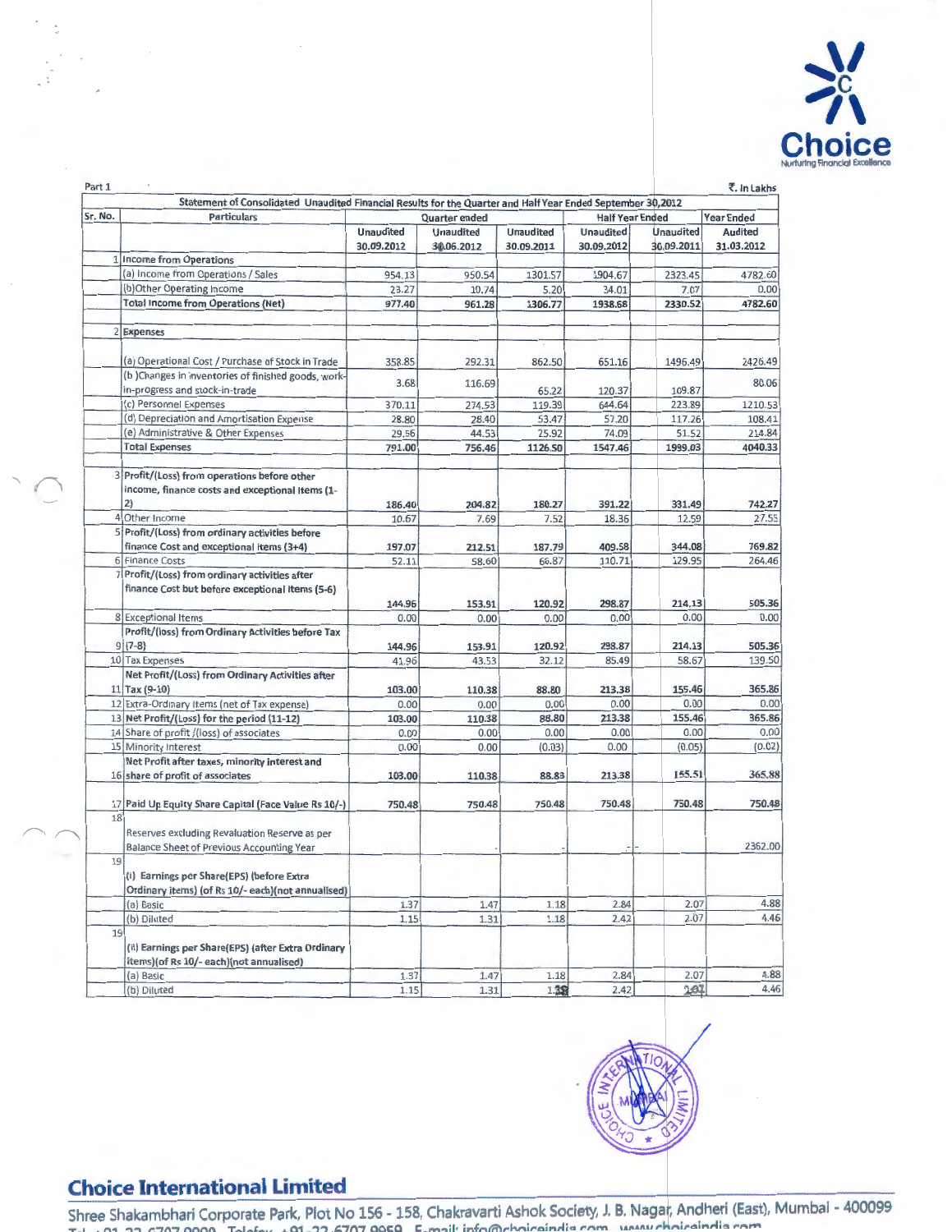

| Part II | Select Information for the Quarter and Half Year Ended September 30, 2012                    |                         |                         |                                |                                |                         |                              |
|---------|----------------------------------------------------------------------------------------------|-------------------------|-------------------------|--------------------------------|--------------------------------|-------------------------|------------------------------|
| Sr. No. | <b>Particulars</b>                                                                           |                         | Quarter ended           |                                |                                | <b>Half Year Ended</b>  | <b>Year Ended</b>            |
|         |                                                                                              | Unaudited<br>30.09.2012 | Unaudited<br>30.06.2012 | <b>Unaudited</b><br>30.09.2011 | <b>Unaudited</b><br>30.09.2012 | Unaudited<br>30.09.2011 | <b>Audited</b><br>31.03.2012 |
|         | 1 Public Shareholding:                                                                       | 5106598                 | 5108273                 | 5108273                        | 5106598                        | 5108273                 | 5108273                      |
|         | Number of Shares                                                                             | 68.04%                  | 68.07%                  | 68.07%                         | 68.04%                         | 68.07%                  | 68.07%                       |
|         | Percentage of Shareholding                                                                   |                         |                         |                                |                                |                         |                              |
|         | 2 Promoter and Promoter Group Shareholding                                                   |                         |                         |                                |                                |                         |                              |
|         | a) Pledged/Encumbered                                                                        |                         |                         |                                |                                |                         |                              |
|         | Number of Shares                                                                             | <b>NIL</b>              | 100000                  | 100000                         | <b>NIL</b>                     | 100000                  | 100000                       |
|         | Percentage of Shares (as a % of the total<br>shareholding of promoters and<br>promoter group | NIL                     | 4.17%                   | 4.17%                          | NIL                            | 4.17%                   | 4.17%                        |
|         | Percentage of Shares (as a % of the total share<br>capital of the company)                   | <b>NIL</b>              | 1.33%                   | 1.33%                          | <b>NIL</b>                     | 1.33%                   | 1.33%                        |
|         | b)Non-Encumbered                                                                             |                         |                         |                                |                                |                         |                              |
|         | Number of Shares                                                                             | 2398202                 | 2296527                 | 2296527                        | 2398202                        | 2296527                 | 2296527                      |
|         | Percentage of Shares (as a % of the total<br>shareholding of promoters and promoter group)   | 100.00%                 | 95.83%                  | 95.83%                         | 100%                           | 95.83%                  | 95.83%                       |
|         | Percentage of Shares (as a % of the total share<br>capital of the company)                   | 31.96%                  | 30.60%                  | 30.60%                         | 31.96%                         | 30.60%                  | 30.60%                       |

| B | <b>Particulars of Investor Complaints</b>      | <b>Quarter ended</b><br>September 30,<br>2012 |
|---|------------------------------------------------|-----------------------------------------------|
|   | Pending at the beginning of the quarter        | <b>NIL</b>                                    |
|   | Received during the quarter                    | <b>NIL</b>                                    |
|   | Disposed of during the quarter                 | <b>NIL</b>                                    |
|   | Remaining unresolved at the end of the quarter | <b>NIL</b>                                    |



# **Choice International Limited**

**Shree Shakambhari Corporate Park, Plot No 156 - 158, Chakravarti Ashok Society, J. B. Naga , Andheri (East), Mumbai - 400099 T@.l. +Ql-77-6707 qqqq TPIPbY +Q1 -7?-n707 QQJ:;Q** m::.il • **infnl'li'lrhniroinrli::. rnm IAI\AJUJI" niroinrli::. rnm**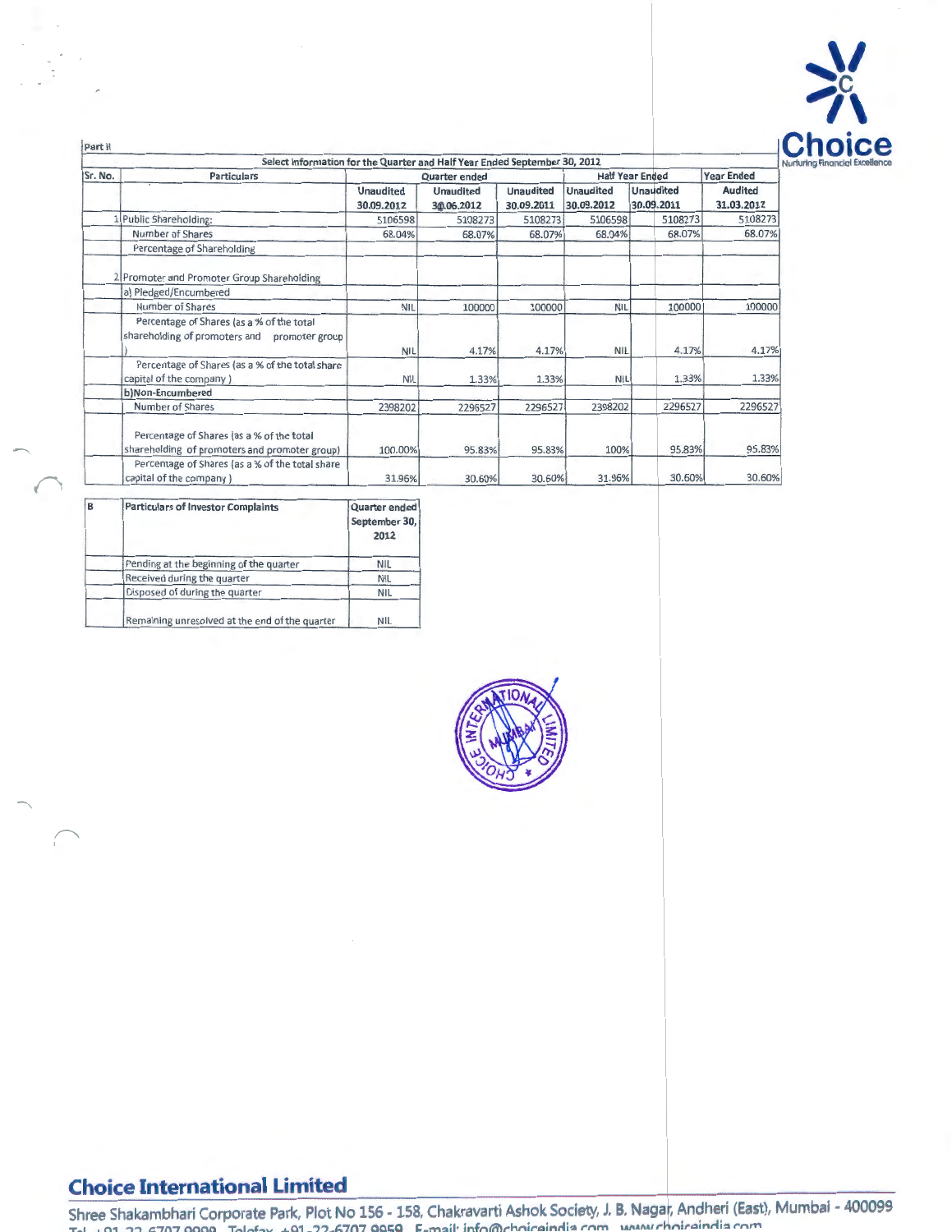

#### Unaudited Consolidated Segment wise Revenue, Results and Capital Employed for the Quarter and Half Year Ended September 30, 2012

|        |                                                                              |                                |                                |                                |                                |                                | र. In Lakhs                  |
|--------|------------------------------------------------------------------------------|--------------------------------|--------------------------------|--------------------------------|--------------------------------|--------------------------------|------------------------------|
| Sr. No | <b>Particulars</b>                                                           |                                | <b>Quarter Ended</b>           |                                |                                | <b>Half Year Ended</b>         | <b>Year Ended</b>            |
|        |                                                                              | <b>Unaudited</b><br>30.09.2012 | <b>Unaudited</b><br>30.06.2012 | <b>Unaudited</b><br>30.09.2011 | <b>Unaudited</b><br>30.09.2012 | <b>Unaudited</b><br>30.09.2011 | <b>Audited</b><br>31.03.2012 |
|        | 1 Segment Revenue                                                            |                                |                                |                                |                                |                                |                              |
|        | a. NBFC Operations                                                           | 162.56                         | 293.59                         | 693.64                         | 456.15                         | 1,022.98                       | 2226.92                      |
|        | b. Broking Services                                                          | 347.82                         | 296.84                         | 46.35                          | 644.66                         | 77.25                          | 439.95                       |
|        | c. Investment Banking Services                                               | 197.06                         | 199.44                         | \$538.69                       | 396.50                         | 1,186.26                       | 1620.86                      |
|        | d. Outsourcing Services                                                      | 312.20                         | 207.41                         | 0.00                           | 519.61                         | 0.00                           | 527.10                       |
|        | e. Unallocated                                                               | 0.00                           | 0.00                           | 29.47                          | 0.00                           | 45.66                          | 0.00                         |
|        | Total                                                                        | 1019.64                        | 997.28                         | 1,308.15                       | 2016.92                        | 2332.15                        | 4814.82                      |
|        | Less : Inter Segment Revenue                                                 | 42.24                          | 36.00                          | 1.38                           | 78.24                          | 1.63                           | 32.22                        |
|        | <b>Net Income from Operations</b>                                            | 977.40                         | 961.28                         | 1,306.77                       | 1938.68                        | 2330.52                        | 4782.60                      |
|        | 2 Segment Results Profit/(Loss) before tax and<br>interest from each segment |                                |                                |                                |                                |                                |                              |
|        | a. NBFC Operations                                                           | 130.20                         | 154.65                         | 139.26                         | 284.85                         | 158.44                         | 475.02                       |
|        | b. Broking Services                                                          | 44.53                          | 58.71                          | 18.36                          | 103.24                         | 28.08                          | 167.51                       |
|        | c. Investment Banking Services                                               | 48.83                          | 47.29                          | 78.77                          | 96.12                          | 272.04                         | 342.55                       |
|        | Outsourcing Services                                                         | 31.22                          | 15.36                          | 0.00                           | 46.58                          | 0.00                           | 60.33                        |
| e.     | Unallocated                                                                  | 0.00                           | (0.02)                         | 6.24                           | (0.02)                         | 7.37                           | (1.11)                       |
|        | Total                                                                        | 254.78                         | 275.99                         | 242.63                         | 530.77                         | 465.93                         | 1044.30                      |
|        | Less: Finance Cost                                                           | 52.11                          | 58.60                          | 66.87                          | 110.71                         | 129.95                         | 262.03                       |
|        | Other Unallocable Expenditure Net Off                                        | 59.60                          | 64.73                          | 62.36                          | 124.33                         | 134.44                         | 278.57                       |
|        | Unallocable Income                                                           | 1.89                           | 1.25                           | 7.52                           | 3.14                           | 12.59                          | 1.66                         |
|        | <b>Total Profit/(Loss) before Tax</b>                                        | 144.96                         | 153.91                         | 120.92                         | 298.87                         | 214.13                         | 505.36                       |
| R      | Capital Employed (Segment assets - Segment<br>liabilities)                   |                                |                                |                                |                                |                                |                              |

Notes:

1. The aforesaid consolidated financial results were reviewed by the Audit Committee of the Board and subsequently approved by the Board of Directors of the Company at its meeting held on November 09, 2012. The financial results for the quarter and half year ended September 30,2012 have been reviewed by the

Statutory Auditors of the Company.<br>2. The above consolidated results includes the results of : Choice International Limited and its subsidiaries namely: Choice Capital Advisors Private Limited,Choice Insurance Brokers Private Limited,Choice Equity Broking Private Limited, Choice Wealth Management Private Limited, Choice Merchandise Broking Private Limited and Choice Business Services Private Limited, and have been extracted from consolidated financial statements prepared in accordance with the principles as set out in the Accounting Standard -21.

3. Choice International and its subsidiaries operations predominantly relates to four business segments i.e. NBFC operatiols, braking services, investment banking, outsourcing services. Business segments have been identified as seperable primary segment in accordance with Accounting Standard 17 "Segment Reporting" as prescribed under Companies (Accounting Standards)Rules,2006, taking into account the organisational and internal reporting structure as well as evaluation of

risks and returns of these segments. The balance is shown as unallocated items.

4. Fixed Assets used in Company's Business or Liabilities have not been identified to any reportable segment, as the fixed assets are used interchangeably between segments. It is not possible to furnish segment disclosure relating to total assets and liabilities.

| 5. Unaudited financial results of Choice International Limited (Standalone) are as follows: |                      | (Rs in Lakhs)          |                   |            |            |            |
|---------------------------------------------------------------------------------------------|----------------------|------------------------|-------------------|------------|------------|------------|
| Particulars                                                                                 | <b>Quarter Ended</b> | <b>Half Year Ended</b> | <b>Year Ended</b> |            |            |            |
|                                                                                             | 30.09.2012           | 30.06.2012             | 30.09.2011        | 30.09.2012 | 30.09.2011 | 31.03.2012 |
| Revenue                                                                                     | 162.56               | 293.59                 | 720.52            | 456.15     | 769.35     | 2400.22    |
| <b>Profit Before Tax</b>                                                                    | 23.80                | 34.51                  | 38.82             | 58.31      | 68.96      | 137.27     |
| <b>Profit After Tax</b>                                                                     | 19.04                | 27.61                  | 31.06             | 46.65      | 54.70      | 98.65      |

6.The company has opted to publish the consolidated financial results, pursuant to option made available as per clause 41 of the Listing Agreement. The standalone financial results of the Parent Company for the quarter ended September 30,2012 are available on the Company's website viz. www.choiceindia.com 7. The effect of deferred tax liability and provision of retirement benefits shall be considered at the end of the accounting year.

8. Figures of the previous year/period have been regrouped /reclassified wherever deemed necessary.

Place: Mumbai For C Date: November 09,2012

e International Limited KamaNPedda Managing Director



## **Choice International Limited**

Shree Shakambhari Corporate Park, Plot No 156 - 158, Chakravarti Ashok Society, J. B. Nagar, Andheri (East), Mumbai - 400099 T~l o~-Q1-77-F.7n7 QQQQ T'"laf:::.v o~-01. ??. t:.7n7 oor:::a c . ....... a. ;~~""ll"\""'"";,.,.:~..4: ......... \_ UAU" .. ~o~ .... : ..... : ... ..~:~ ....... \_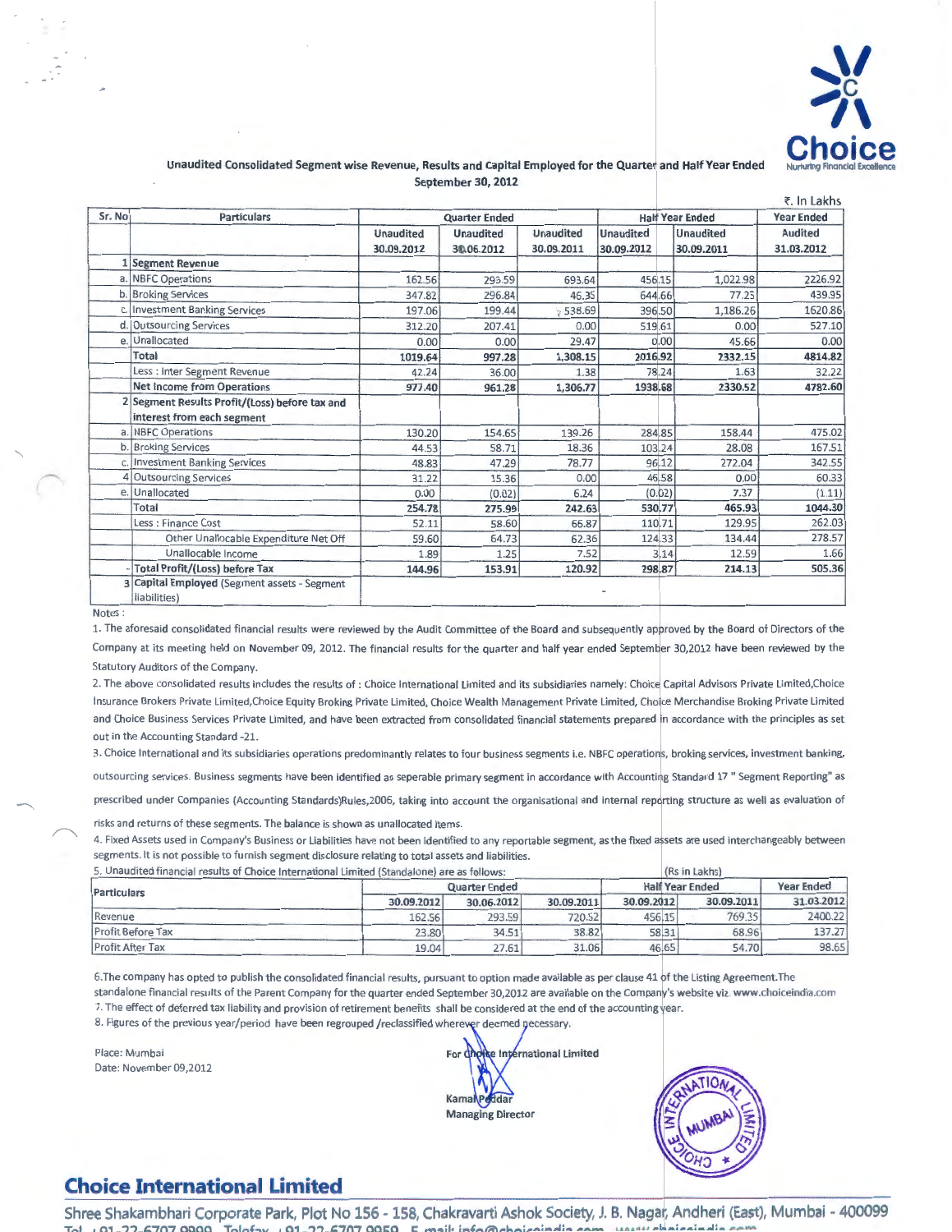

#### Standalone & Consolidated Statement of Assets and Liabilities

|                                                              |                 |                  |                  | (て. In Lakhs)    |  |  |
|--------------------------------------------------------------|-----------------|------------------|------------------|------------------|--|--|
|                                                              | Standalone      |                  | Consolidated     |                  |  |  |
| <b>Particulars</b>                                           | As at 3009.2012 | As at 31.03.2012 | As at 31.09.2012 | As at 31.03.2012 |  |  |
|                                                              | (Unaudited)     | (Audited)        | (Unaudited)      | (Audited)        |  |  |
| A EQUITY AND LIABILITIES                                     |                 |                  |                  |                  |  |  |
| 1 Shareholders' funds                                        |                 |                  |                  |                  |  |  |
| (a) Share capital                                            |                 |                  |                  |                  |  |  |
| (b) Reserves and surplus                                     | 750.48          | 750.48           | 750.48           | 750.48           |  |  |
|                                                              | 2171.23         | 2124.58          | 3089.82          | 2362.00          |  |  |
| (c) Money received against share warrants                    | 1616.62         | 602.48           | 1616.62          | 602.48           |  |  |
| Sub-total - Shareholders' funds                              | 4538.33         | 3477.54          | 5456.92          | 3714.96          |  |  |
| 2 Share application money pending allotment                  | 0.00            | 0.00             | 0.00             | 0.00             |  |  |
| 3 Minority interest<br>4 Non-current liabilities             | 0.00            | 0.00             | 0.00             | 0.92             |  |  |
| (a) Long-term borrowings                                     |                 |                  |                  |                  |  |  |
| (b) Deferred tax liabilities (net)                           | 1189.91         | 1339.91          | 1189.91          | 1339.91          |  |  |
| (c) Other long-term liabilities                              | 152.24          | 152.24           | 164.46           | 164.47           |  |  |
|                                                              | 0.00            | 0.00             | 0.00             | 0.00             |  |  |
| (d) Long-term provisions                                     | 0.93            | 1.09             | 4.37             | 4.52             |  |  |
| Sub-total - Non-current liabilities<br>5 Current liabilities | 1343.08         | 1493.24          | 1358.74          | 1508.9           |  |  |
|                                                              |                 |                  |                  |                  |  |  |
| (a) Short-term borrowings                                    | 6.00            | 80.44            | 556.00           | 306.98           |  |  |
| (b) Trade payables                                           | 21.71           | 37.61            | 1914.97          | 325.04           |  |  |
| (c) Other current liabilities                                | 436.01          | 375.41           | 649.65           | 450.15           |  |  |
| (d) Short-term provisions                                    | 11.77           | 77.51            | 87.05            | 140.40           |  |  |
| Sub-total - Current liabilities                              | 475.49          | 570.97           | 3207.67          | 1222.57          |  |  |
| TOTAL - EQUITY AND LIABILITIES                               | 6356.90         | 5541.75          | 10023.33         | 6447.35          |  |  |
| <b>B</b> ASSETS                                              |                 |                  |                  |                  |  |  |
|                                                              |                 |                  |                  |                  |  |  |
| 1 Non-current assets                                         |                 |                  |                  |                  |  |  |
| (a) Fixed assets                                             | 2720.07         | 2766.76          | 2842.12          | 2897.16          |  |  |
| (b) Goodwill on consolidation                                | 0.00            | 0.00             | 626.19           | 36.13            |  |  |
| (c) Non-Current Investments                                  | 2776.16         | 2119.37          | 1673.44          | 1673.44          |  |  |
| (d) Deferred tax assets (net)                                | 0.00            | 0.00             | 0.00             | 0.00             |  |  |
| (e) Long-term loans and advances                             | 15.28           | 71.65            | 284.69           | 350.09           |  |  |
| (f)<br>Other non-current assets                              | 0.00            | 1.46             | 32.04            | 7.23             |  |  |
| Sub-total - Non-current assets                               | 5511.51         | 4959.24          | 5458.48          | 4964.05          |  |  |
| 2 Current assets                                             |                 |                  |                  |                  |  |  |
| (a) Current investments                                      | 0.00            | 0.00             | 0.00             | 0.00             |  |  |
| (b) Inventories                                              | 42.35           | 162.73           | 42.35            | 162.73           |  |  |
| (c) Trade receivables                                        | 245.59          | 85.08            | 1000.04          | 591.72           |  |  |
| (d) Cash and cash equivalents                                | 2.58            | 4.97             | 1616.05          | 324.21           |  |  |
| (e) Short-term loans and advances                            | 472.70          | 31.92            | 1882.95          | 214.71           |  |  |
| (f) Other current assets                                     | 82.17           | 297.81           | 23.46            | 189.93           |  |  |
| Sub-total - Current assets                                   | 845.39          | 582.51           | 4564.85          | 1483.30          |  |  |
| <b>TOTAL - ASSETS</b>                                        | 6356.90         | 5541.75          | 10023.33         | 6447.35          |  |  |



# **Choice International Limited**

**Shree Shakambhari Corpprate Park, Plot No 156 - 158, Chakravarti Ashok Society, J. B. Naga , Andheri (East), Mumbai - 400099** · · · · **.:tinni::. rnm www** *r* **1tnir.:»innia rnm Tel. +91-22-6707 9999 Tell!!fax. +91-2?-6707 qqc;q F- m::.1l mfn®rnnar**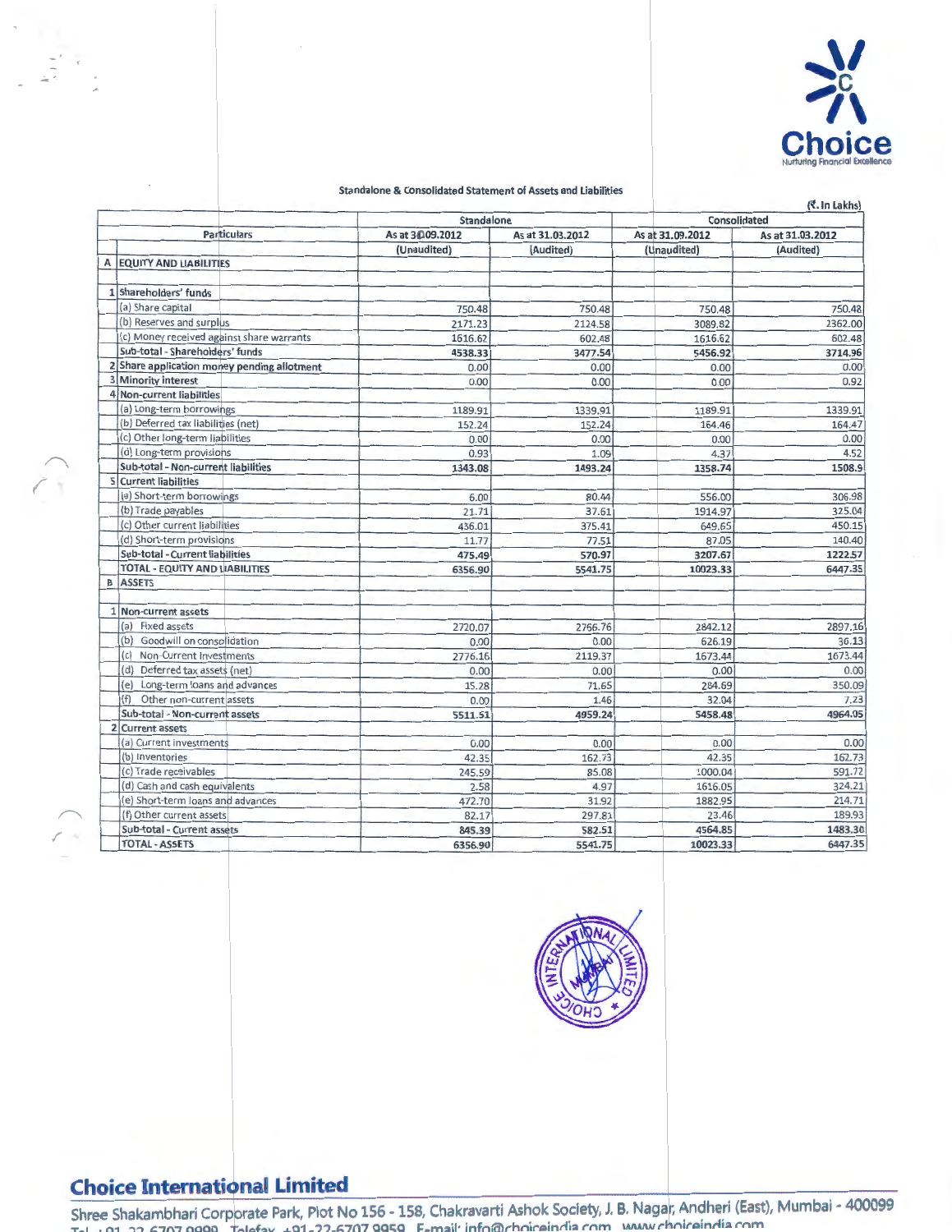11, Sukhsagar, Akurli X Rd no1, Kandivali (E), Mumbai-101. E-mail: kapildhara@mtnl.net.in Phone/Telefax: 2887 0869.

Ref: SSG/ REPOI Q2 I 2012-13

GUPTA SHYAM & Co CA. Shyamsunder Gupta<br>Chartered Accountants (B Com(Hon.), FCA, DIS/  $\{B\text{ Com(Hon.)}, FCA, DISA (ICAI)\}$ 

 $\approx$ 

Date: 09-11-2012

#### LIMITED REVIEW REPORT

To,

 $\mathbf{Y}$ 

Xi

 $\mathbf{I}$ 

The Board of Directors Choice International Limited Shree Shakambhari Corporate Park Plot No 156,157 & 158, Chakravarti Ashok Society J. B. Nagar, Off Sahar Road, Andheri (East), Mumbai- 400099

Dear Sir,

We have reviewed the accompanying statement of unaudited consolidated financial results of Choice International Limited for the period ended September 30, 2012\_except for the disclosures regarding 'Public Shareholding' and 'Promoter and Promoter Group Shareholding' which have been traced from disclosures made by the management and have not been audited by us.. This statement is the responsibility of the Company's Management and has been approved by Board of Directors / Committee of Board of Directors. Our responsibility is to issue a report on these financial statements based on our review.

We conducted our review in accordance with the Standard in Review Management (SRE) 2400 engagements to Review Financial Statements issued by Institute of Chartered Accountants of India. This standard requires that we plan & perform the review to obtain moderate assurance as to whether the financial statements are free of material misstatement. A Review is limited primarily to inquiries of company personnel and analytical procedures applied to financial data and thus provide less assurance than an audit. We have not performed audit and accordingly, we do not express an audit opinion.

Based on our review conducted as above, nothing has come to our notice that causes us tc believe that the accompanying statement of unaudited consolidated financial results prepared in accordance with accounting standards and other recognized accounting practices and policies has not disclosed the information required to be disclosed in terms of Clause 41 of the Listing Agreement including the manner in which it is to be disclosed, or that it contains any material misstatement.

 $\mathsf c$ 

For Gupta Shyam & Co. Chartered Accountants  $A = 18$  Co.

FRN:103450~ *b* '  $\smash{\smash{\bigcup}}$ CA Shyamsunder Gupta